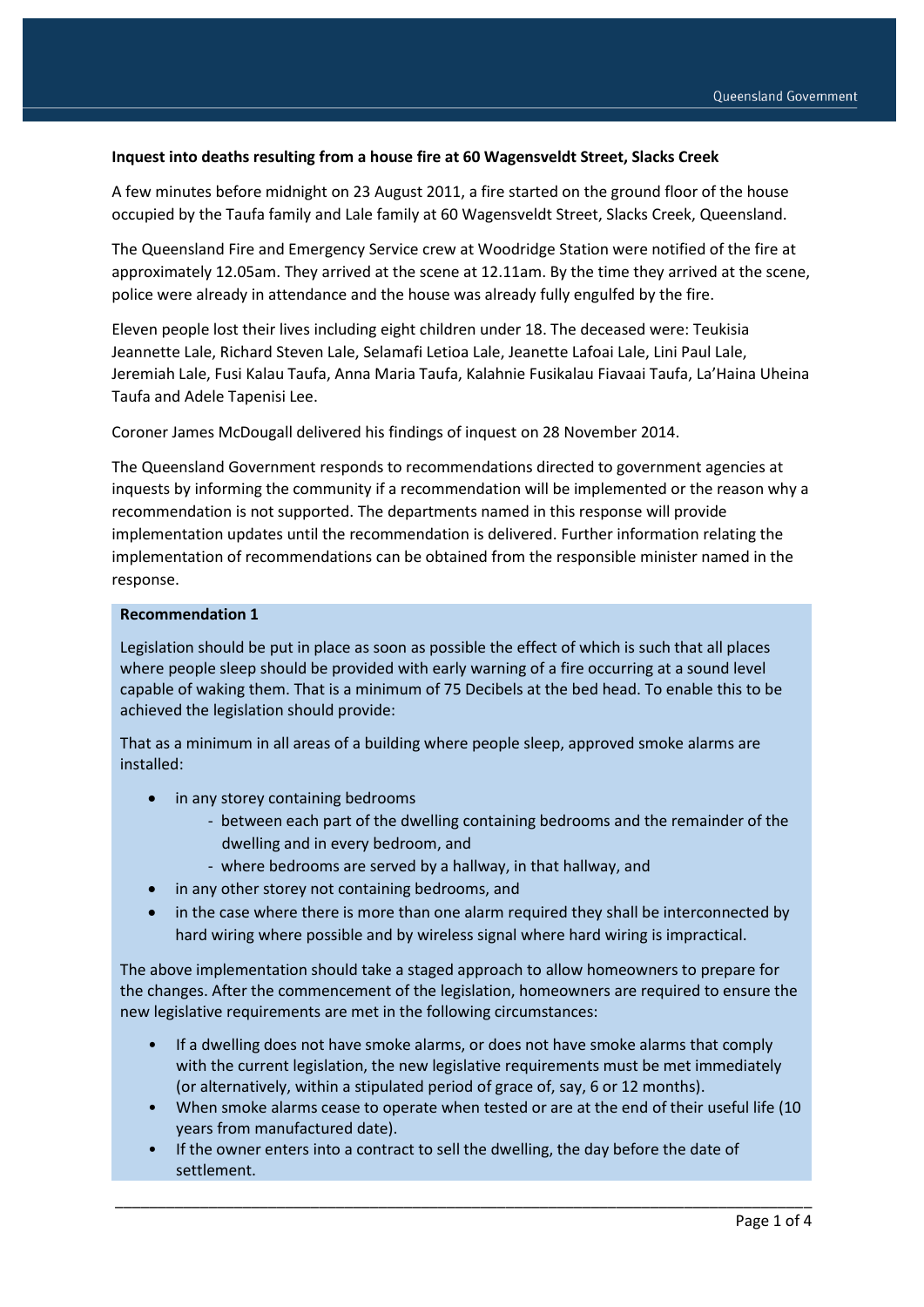- With respect to rental properties, before any new tenancy commences, and within 12 months of the commencement of the legislation in the case of existing tenancies.
- The current legislative requirements continue to apply until the new requirements are met in accordance with this staged approach.

An approved smoke alarm for these purposes means a photoelectric type smoke alarm that complies with Australian Standard AS 3786(Smoke Alarms) and:

- If installed in a newly constructed domestic dwelling, is a 240 volt hard wired smoke alarm.
- If installed in an existing domestic dwelling in addition to, or replacing existing smoke alarms, a 240 volt hard wired smoke alarm where access is available to the ceiling space or, otherwise, a 10 year lithium battery smoke alarm which is interconnected wirelessly, to all other required smoke alarms in the dwelling. It is important that all smoke alarms are interconnected so that if one alarm is triggered all the remaining alarms also operate. This will only be possible if all alarms are the same type and are compatible with each other.

Response and action: the recommendation is implemented.

Responsible agency: Queensland Fire and Emergency Services.

On 17 July 2015, the Minister for Police, Fire and Emergency Services and Minister for Corrective Services responded:

Legislation requiring the installation of smoke alarms in all domestic dwellings, including rental properties, came into effect on 1 July 2007 (*Fire and Emergency Services Act 1990*). The legislation details the ongoing smoke alarm maintenance obligations of lessors and tenants. Queensland Fire and Emergency Services strongly recommends the use of photoelectric smoke alarms however, it is not currently a legislative requirement.

A discussion paper outlining the relevant issues and proposing legislative amendment has been prepared. Ministerial support was given to progress this issue to consultation. Consultation with the Department of the Premier and Cabinet, Queensland Treasury and the Department of Housing and Public Works has commenced. The Office of Best Practice Review has also been consulted with a formal response to the Preliminary Impact Assessment awaited.

It is expected that interdepartmental consultation will be completed in the second half of 2015, and will be followed by external consultation with industry.

# **On 12 January 2016 the Minister for Police, Fire and Emergency Services and Minister for Corrective Services responded:**

Comprehensive interdepartmental consultation has been completed, including with the Department of Housing and Public Works: Department of the Premier and Cabinet; and Queensland Treasury. The Queensland Productivity Commission (formerly known as Office of Best Practice Regulations in the Department of the Premier and Cabinet) has advised that a Regulatory Impact Statement will be required were a decision made to implement the coroner's recommendation.

In November 2015, the then Minister for Police, Fire and Emergency Services and Minister for Corrective Services approved Queensland Fire and Emergency Services (QFES) proceed with public information forums in high risk areas across the state, seeking feedback regarding the possibility of legislative changes in relation to photoelectric smoke alarms.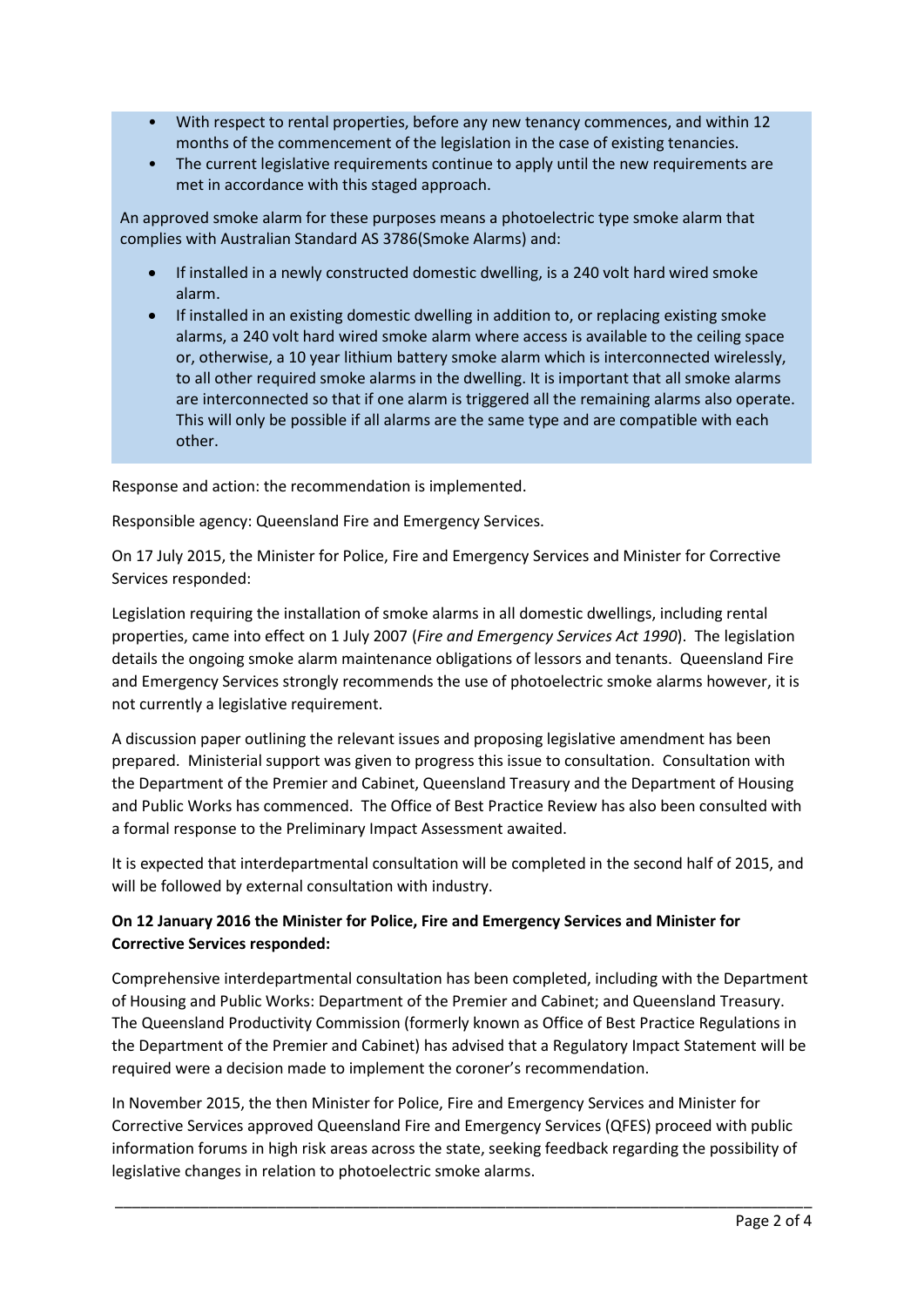It is envisaged the first forums will be held in the QFES South Eastern Region in Logan and Ipswich then progress across the state. Timeframes for the forums are yet to be established.

# **On 12 July 2016 the Minister for Police, Fire and Emergency Services and Minister for Corrective Services responded:**

Approval had been given for QFES to hold public information forums in high risk areas across the state seeking feedback regarding possible legislative changes in relation to photoelectric smoke alarms. The proposed forums did not eventuate due to the increased priority to progress the legislative amendments.

The government has committed to implementing changes to Queensland's smoke alarms legislation in response to recommendations from the state coroner.

On 23 February 2016, the Minister for Police, Fire and Emergency Services and Minister for Corrective Services introduced the *Fire and Emergency Services (Domestic Smoke Alarms) Amendment Bill 2016* into the Queensland Parliament. In accordance with Standing Order 131 of the *Standing Rules and Orders of the Legislative Assembly*, the Bill was referred to the Legal Affairs and Community Safety Committee for detailed consideration.

The Bill demonstrates the government's commitment to protecting Queenslanders and will help prevent further lives from being tragically lost in residential fires.

The Bill will require:

- the installation of smoke alarms in every bedroom, between areas containing bedrooms, in any hallway servicing bedrooms and in any other storey of a residential dwelling
- all smoke alarms be interconnected and either hard-wired or powered by a 10-year lithium battery
- smoke alarms meet minimum performance standards beyond existing Australian Standards, with photoelectric type smoke alarms to be the performance baseline.

An implementation timeframe is also provided in the Bill, this being:

- when a new dwelling is built or substantial renovations are made to an existing dwelling, compliance would be required from 1 January 2017
- after five years, dwellings that are sold or leased would be required to comply immediately
- all government-owned housing would be required to comply within five years
- after ten years all domestic dwellings would have to comply with the changes.

The Legal Affairs and Community Safety Committee reported on its investigation into the Bill on 23 May 2016. The government's response is being prepared.

## **On 22 December 2016 the Minister for Police, Fire and Emergency Services and Minister for Corrective Services responded:**

On 31 August 2016, Queensland Parliament passed the *Fire and Emergency Services (Domestic Smoke Alarms) Amendment Bill 2016.* The *Fire and Emergency Services (Domestic Smoke Alarms) Amendment Act 2016* was assented to on 8 September 2016.